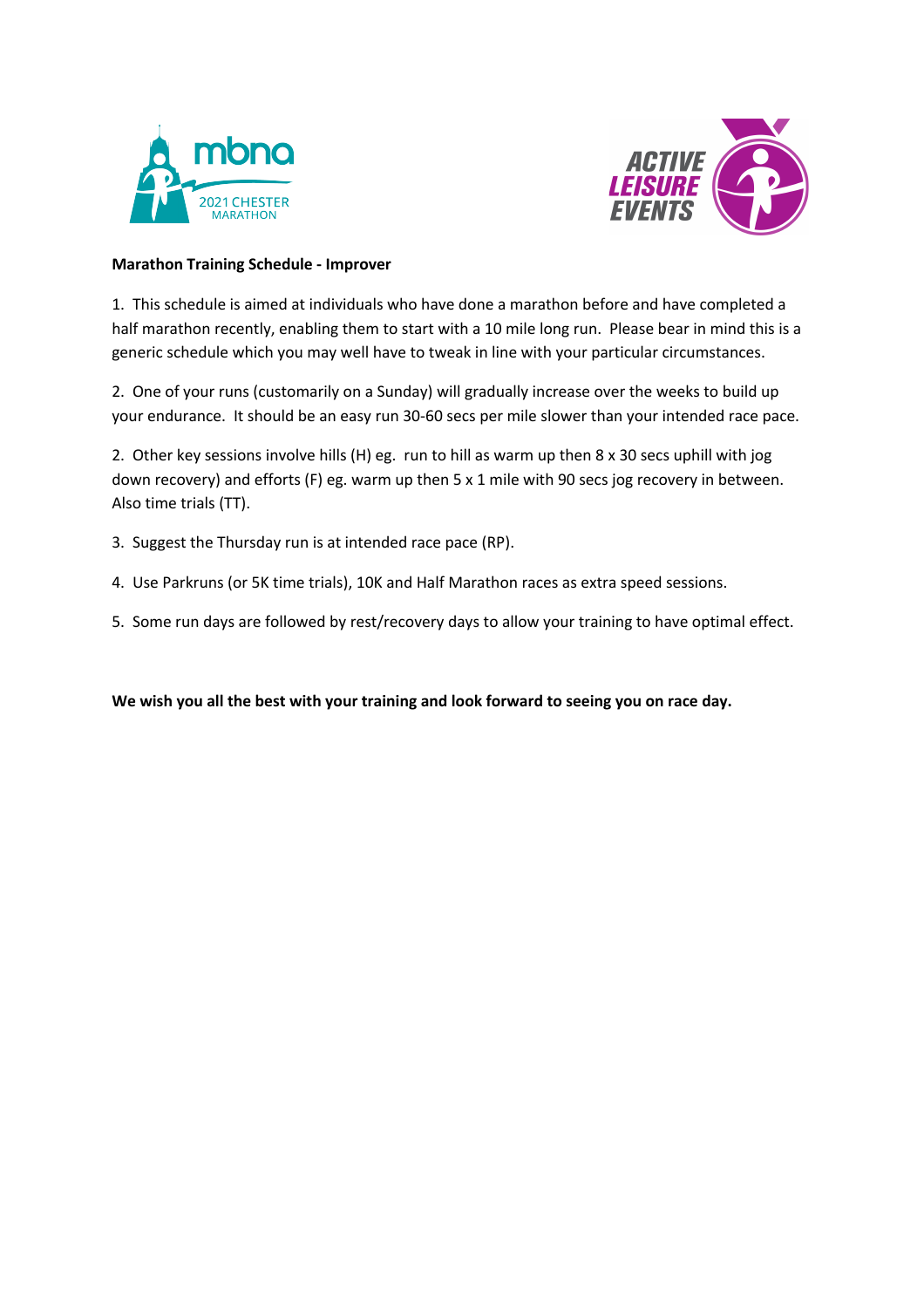| <b>Week commencing</b>  | Monday | Tuesday       | Wednesday       | Thursday         | Friday                                                  | Saturday                       | <b>Sunday</b>                     |
|-------------------------|--------|---------------|-----------------|------------------|---------------------------------------------------------|--------------------------------|-----------------------------------|
| 7 June                  | Rest   | 6 miles (H)   | 5 miles<br>easy | 6 miles<br>(RP)  | Rest or<br>cross<br>train                               | Parkrun<br>or 5K TT            | 10 miles                          |
| 14 June                 | Rest   | 6 miles (F)   | 6 miles<br>easy | 6 miles<br>(RP)  | Rest or<br>cross<br>train                               | 5 miles<br>easy                | 11 miles                          |
| 21 June                 | Rest   | 6 miles (H)   | 6 miles<br>easy | 6 miles<br>(RP)  | Rest or<br>cross<br>train                               | 5 miles<br>easy                | 12 miles                          |
| 28 June                 | Rest   | 6 miles(F)    | 6 miles<br>easy | 7 miles<br>(RP)  | cross<br>train                                          | Rest or   Parkrun<br>or 5K TT  | 13 miles                          |
| 5 July                  | Rest   | 6 miles $(H)$ | 6 miles<br>easy | 8 miles<br>(RP)  | $\textsf{Rest} \textsf{or} \parallel$<br>cross<br>train | 6 miles<br>easy                | 14 miles                          |
| 12 July                 | Rest   | 6 miles (F)   | 6 miles<br>easy | 8 miles<br>(RP)  | Rest or<br>cross<br>train                               | Parkrun                        | 15 miles or<br><b>Chester 10k</b> |
| 19 July<br>(recovery)   | Rest   | 4 miles (H)   | 4 miles<br>easy | 6 miles<br>(RP)  | Rest or<br>cross<br>train                               | 5 miles<br>easy                | 12 miles                          |
| $26$ July               | Rest   | 6 miles (F)   | 6 miles<br>easy | 10 miles<br>(RP) | cross<br>train                                          | Rest or   Parkrun<br>or 5K TT  | 16 miles                          |
| 2 August                | Rest   | 6 miles (H)   | 6 miles<br>easy | 10 miles<br>(RP) | cross<br>train                                          | Rest or $6$ miles<br>easy      | 17 miles                          |
| 9 August                | Rest   | 6 miles (F)   | 6 miles<br>easy | 10 miles<br>(RP) | cross<br>train                                          | Rest or   Parkrun<br>or 10K TT | 18 miles                          |
| 16 August<br>(recovery) | Rest   | 4 miles (H)   | 4 miles<br>easy | 8 miles<br>(RP)  | Rest or<br>cross<br>train                               | 5 miles<br>easy                | 15 miles                          |